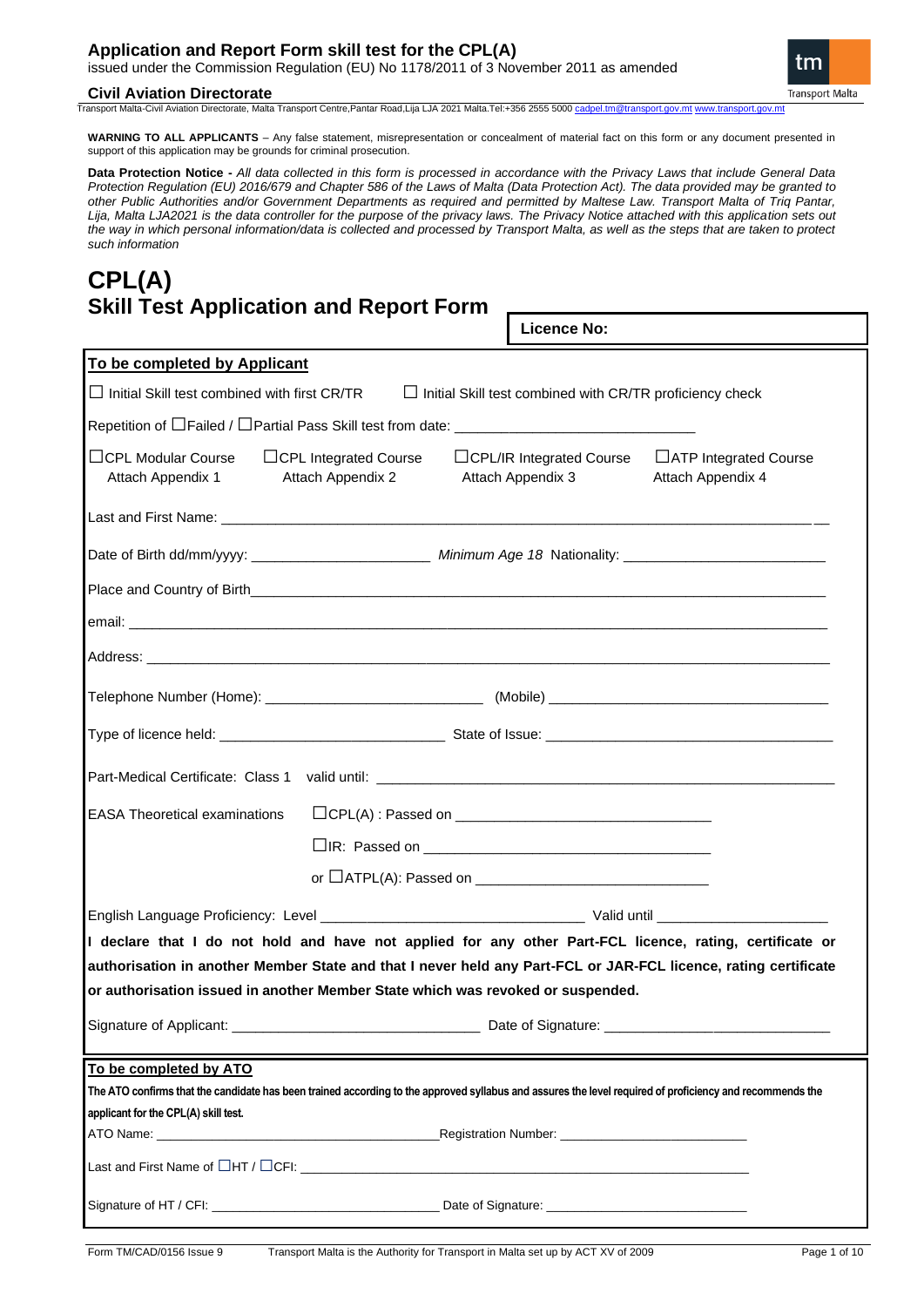**\_Civil Aviation Directorate**<br>Transport Malta-Civil Aviation Directorate, Malta Transport Centre, Pantar Road, Lija LJA 2021 Malta.Tel:+356 2555 5000 <u>[cadpel.tm@transport.gov.mt](mailto:cadpel.tm@transport.gov.mt) [www.transport.gov.mt](http://www.transport.gov.mt/)</u>

| CPL(A)<br><b>Result of Skill test/Proficiency check</b>                                                                                                                                                            |  |  |  |  |  |  |
|--------------------------------------------------------------------------------------------------------------------------------------------------------------------------------------------------------------------|--|--|--|--|--|--|
| Licence No:<br>Details and Result of the Check                                                                                                                                                                     |  |  |  |  |  |  |
| To be completed by the Examiner                                                                                                                                                                                    |  |  |  |  |  |  |
| Details of Check:                                                                                                                                                                                                  |  |  |  |  |  |  |
|                                                                                                                                                                                                                    |  |  |  |  |  |  |
|                                                                                                                                                                                                                    |  |  |  |  |  |  |
|                                                                                                                                                                                                                    |  |  |  |  |  |  |
|                                                                                                                                                                                                                    |  |  |  |  |  |  |
| FSTD ID No: $\Box$ FNPT II                                                                                                                                                                                         |  |  |  |  |  |  |
|                                                                                                                                                                                                                    |  |  |  |  |  |  |
|                                                                                                                                                                                                                    |  |  |  |  |  |  |
| Blocks Off ___________________________Blocks-on_________________________Block time: __________________________                                                                                                     |  |  |  |  |  |  |
| Result of the test:<br><b>Applicant's Signature:</b><br>* delete as necessary                                                                                                                                      |  |  |  |  |  |  |
| PASS*<br>    FAIL*     PARTIAL PASS*                                                                                                                                                                               |  |  |  |  |  |  |
| Revalidation New Expiry date of Type /Class rating : ___________________________                                                                                                                                   |  |  |  |  |  |  |
| <b>Examiner Remarks:</b>                                                                                                                                                                                           |  |  |  |  |  |  |
|                                                                                                                                                                                                                    |  |  |  |  |  |  |
|                                                                                                                                                                                                                    |  |  |  |  |  |  |
|                                                                                                                                                                                                                    |  |  |  |  |  |  |
| I hereby declare that I have established communication with the applicant without language barriers. I made                                                                                                        |  |  |  |  |  |  |
| the applicant aware of the consequences of providing incomplete, inaccurate or false information. I verified                                                                                                       |  |  |  |  |  |  |
| that the applicant complies with the qualification, training and experience requirements in Part FCL. I confirm                                                                                                    |  |  |  |  |  |  |
| that all required manoeuvres and exercises have been completed, as well as the verbal theoretical                                                                                                                  |  |  |  |  |  |  |
| examination, where applicable. I also declare that I have reviewed and applied the national procedures and<br>requirements of the applicant's competent authority contained in version (insert document version as |  |  |  |  |  |  |
| published on the EASA website) __________________________________of the Examiner Differences Document.                                                                                                             |  |  |  |  |  |  |
|                                                                                                                                                                                                                    |  |  |  |  |  |  |
|                                                                                                                                                                                                                    |  |  |  |  |  |  |
|                                                                                                                                                                                                                    |  |  |  |  |  |  |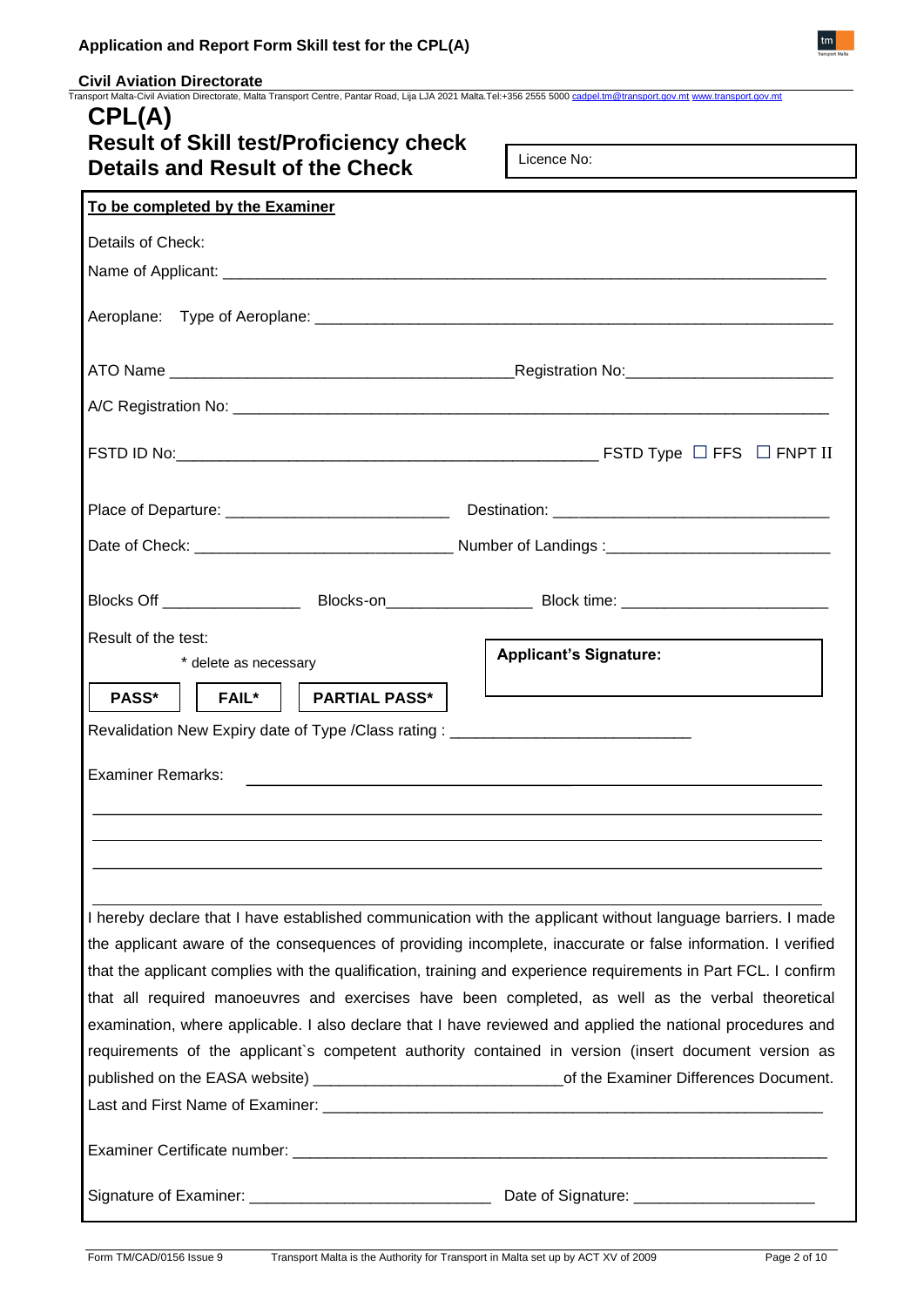**\_Civil Aviation Directorate**<br>Transport Malta-Civil Aviation Directorate, Malta Transport Centre, Pantar Road, Lija LJA 2021 Malta.Tel:+356 2555 5000 <u>[cadpel.tm@transport.gov.mt](mailto:cadpel.tm@transport.gov.mt) [www.transport.gov.mt](http://www.transport.gov.mt/)</u>

# **CPL(A) Skill Test and Report Form CPL(A) Application Form**

# **Applicant's Full Name and Licence No:**

|   | Flight Examiners should be guided by the information in the Flight Examiner's Manual.                                                        |                                   |       |  |  |  |  |
|---|----------------------------------------------------------------------------------------------------------------------------------------------|-----------------------------------|-------|--|--|--|--|
|   | Use of checklist, airmanship, control of aeroplane by external visual reference, anti/de-icing procedures, etc.<br>applies in all sections.  | Attempt $\square$ 1 / $\square$ 2 |       |  |  |  |  |
|   | SECTION 1 PRE-FLIGHT OPERATIONS AND DEPARTURE                                                                                                | <b>FE Initials/FAIL:</b>          | Date: |  |  |  |  |
| a | Pre-flight, including:<br>Flight planning, Documentation, Mass and balance determination, Weather brief, NOTAMs                              |                                   |       |  |  |  |  |
| b | Aeroplane inspection and servicing                                                                                                           |                                   |       |  |  |  |  |
| c | Taxiing and take-off                                                                                                                         |                                   |       |  |  |  |  |
| d | Performance considerations and trim                                                                                                          |                                   |       |  |  |  |  |
| e | Aerodrome and traffic pattern operations                                                                                                     |                                   |       |  |  |  |  |
| f | Departure procedure, altimeter settings and collision avoidance (lookout)                                                                    |                                   |       |  |  |  |  |
| g | ATC liaison - compliance, R/T procedures                                                                                                     |                                   |       |  |  |  |  |
|   | <b>SECTION 2 - GENERAL AIRWORK</b>                                                                                                           | FE Initials/FAIL:                 | Date: |  |  |  |  |
| a | Control of the aeroplane by external visual reference, including straight and level, climb, descent, lookout                                 |                                   |       |  |  |  |  |
| b | Flight at critically low airspeeds including recognition of and recovery from incipient and full stalls                                      |                                   |       |  |  |  |  |
| c | Turns, including turns in landing configuration. Steep turns 45°                                                                             |                                   |       |  |  |  |  |
| d | Flight at critically high airspeeds, including recognition of and recovery from spiral dives                                                 |                                   |       |  |  |  |  |
|   | Flight by reference solely to instruments, including:<br>level flight, cruise configuration, control of heading, altitude and airspeed<br>İ. |                                   |       |  |  |  |  |
| e | climbing and descending turns with 10° - 30° bank<br>ii.                                                                                     |                                   |       |  |  |  |  |
|   | recoveries from unusual attitudes<br>iii.                                                                                                    |                                   |       |  |  |  |  |
|   | iv.<br>limited panel instruments                                                                                                             |                                   |       |  |  |  |  |
| f | ATC liaison - compliance, R/T procedures                                                                                                     |                                   |       |  |  |  |  |
|   | <b>SECTION 3 - EN-ROUTE PROCEDURES</b>                                                                                                       | FE Initials/FAIL:                 | Date: |  |  |  |  |
| a | Control of aeroplane by external visual reference, including cruise configuration Range / Endurance<br>considerations                        |                                   |       |  |  |  |  |
| b | Orientation, map reading                                                                                                                     |                                   |       |  |  |  |  |
| c | Altitude, speed, heading control, lookout                                                                                                    |                                   |       |  |  |  |  |
| d | Altimeter setting. ATC liaison - compliance, R/T procedures                                                                                  |                                   |       |  |  |  |  |
| e | Monitoring of flight progress, flight log, fuel usage, assessment of track error and                                                         |                                   |       |  |  |  |  |
| f | re-establishment of correct tracking<br>Observation of weather conditions, assessment of trends, diversion planning                          |                                   |       |  |  |  |  |
|   | Tracking, positioning (NDB or VOR), identification of facilities (instrument flight). Implementation of diversion                            |                                   |       |  |  |  |  |
| g | plan to alternate aerodrome (visual flight)<br><b>SECTION 4 - APPROACH AND LANDING PROCEDURES</b>                                            |                                   |       |  |  |  |  |
| a | Arrival procedures, altimeter setting, checks, lookout                                                                                       | FE Initials/FAIL:                 | Date: |  |  |  |  |
| b | ATC liaison - compliance, R/T procedures                                                                                                     |                                   |       |  |  |  |  |
| c | Go-around action from low height                                                                                                             |                                   |       |  |  |  |  |
| d | Normal landing, crosswind landing (if suitable conditions)                                                                                   |                                   |       |  |  |  |  |
| e | Short field landing                                                                                                                          |                                   |       |  |  |  |  |
| f | Approach and landing with idle power (single-engine only)                                                                                    |                                   |       |  |  |  |  |
| g | Landing without use of flaps                                                                                                                 |                                   |       |  |  |  |  |
| h | Post-flight actions                                                                                                                          |                                   |       |  |  |  |  |
|   | SECTION 5 - ABNORMAL AND EMERGENCY PROCEDURES                                                                                                | FE Initials/FAIL:                 | Date: |  |  |  |  |
|   | This section may be combined with sections 1 through 4                                                                                       |                                   |       |  |  |  |  |
| a | Simulated engine failure after take-off (at a safe altitude), fire drill                                                                     |                                   |       |  |  |  |  |
| b | Equipment malfunctions                                                                                                                       |                                   |       |  |  |  |  |
|   | Including alternative landing gear extension, electrical and brake failure<br>Forced landing (simulated)                                     |                                   |       |  |  |  |  |
| с |                                                                                                                                              |                                   |       |  |  |  |  |
| d | ATC liaison: compliance, R/T procedures                                                                                                      |                                   |       |  |  |  |  |
| е | Oral questions<br>SECTION 6 - SIMULATED ASYMMETRIC FLIGHT AND RELEVANT CLASS OR TYPE ITEMS                                                   | FE Initials/FAIL:                 | Date: |  |  |  |  |
|   | This section may be combined with sections 1 through 5                                                                                       |                                   |       |  |  |  |  |
| a | Simulated engine failure during take-off (at a safe altitude unless carried out in an FSS)                                                   |                                   |       |  |  |  |  |
| b | Asymmetric approach and go-around                                                                                                            |                                   |       |  |  |  |  |
| c | Asymmetric approach and full stop landing                                                                                                    |                                   |       |  |  |  |  |
| d | Engine shutdown and restart                                                                                                                  |                                   |       |  |  |  |  |
| e | ATC liaison - compliance, R/T procedures, Airmanship                                                                                         |                                   |       |  |  |  |  |
|   | As determined by the FE – any relevant items of the class or type rating skill test to include, if applicable:                               |                                   |       |  |  |  |  |
| t | (i) aeroplane systems including handling of autopilot                                                                                        |                                   |       |  |  |  |  |
|   | (ii) operation of pressurisation system                                                                                                      |                                   |       |  |  |  |  |
|   | (iii) use of de-icing and anti-icing system                                                                                                  |                                   |       |  |  |  |  |
| g | Oral questions                                                                                                                               |                                   |       |  |  |  |  |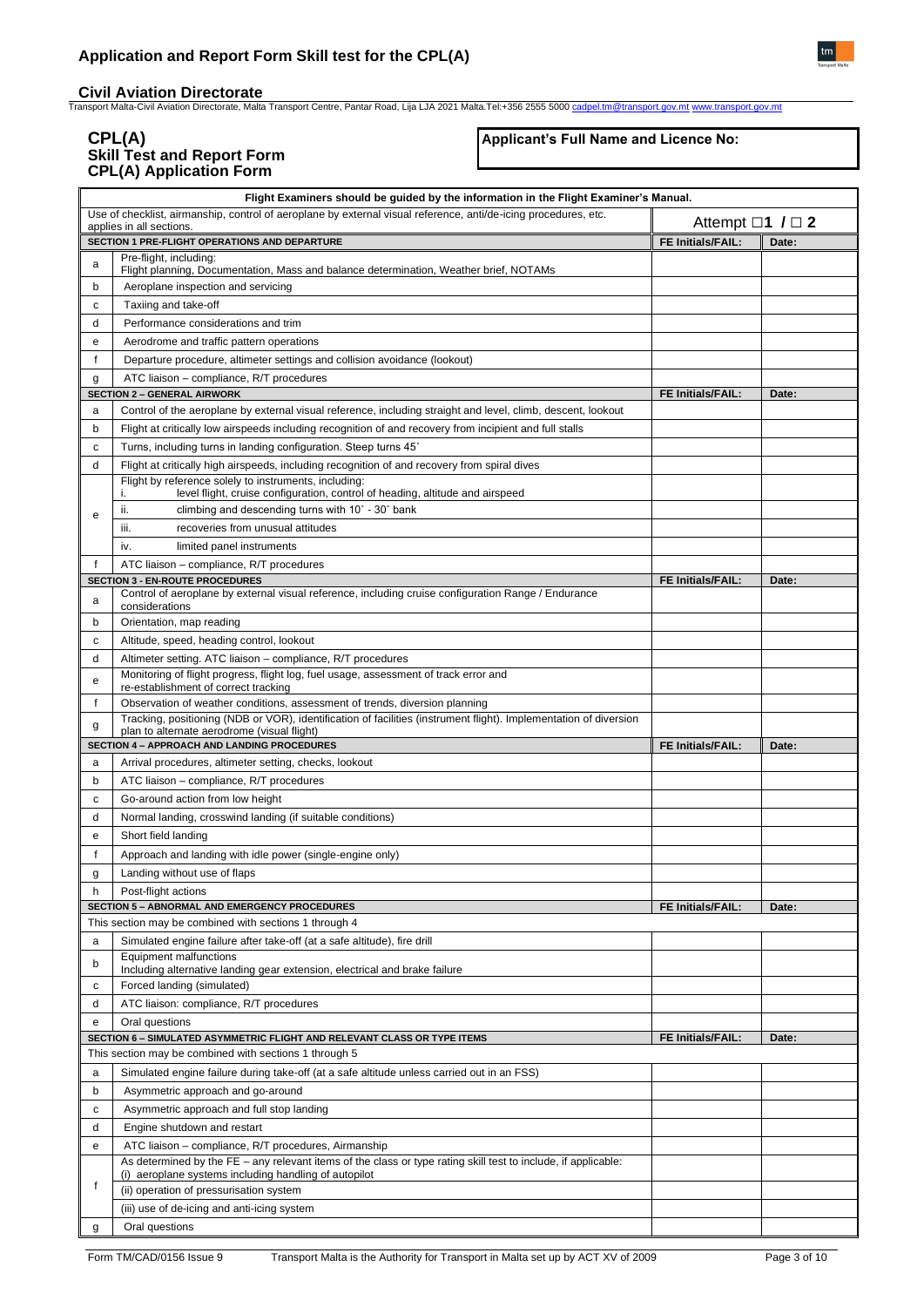# **Civil Aviation Directorate**

Transport Malta-Civil Aviation Directorate, Malta Transport Centre, Pantar Road, Lija LJA 2021 Malta.Tel:+356 2555 5000 [cadpel.tm@transport.gov.mt](mailto:cadpel.tm@transport.gov.mt) [www.transport.gov.mt](http://www.transport.gov.mt/)

#### **Guidance**

- 1. An applicant for a skill test for the CPL shall have received instruction on the same class or type of aircraft to be used in the test.
- 2. An applicant shall pass all the relevant sections of the skill test. If any item in a section is failed, that section is failed. Failure in more than one section will require the applicant to take the entire test again. An applicant failing only in one section shall only repeat the failed section. Failure in any section of the retest, including those sections that have been passed on a previous attempt, will require the applicant to take the entire test again. All relevant sections of the skill test shall be completed within 6 months. Failure to achieve a pass in all relevant sections of the test in two attempts will require further training.
- 3. Further training may be required following any failed skill test. There is no limit to the number of skill tests that may be attempted.

## **Conduct of test**

- ➢ Should the applicant choose to terminate a skill test for reasons considered inadequate by the Flight Examiner (FE), the applicant shall retake the entire skill test. If the test is terminated for reasons considered adequate by the FE, only those sections not completed shall be tested in a further flight.
- $\triangleright$  At the discretion of the FE, any manoeuvre or procedure of the test may be repeated once by the applicant. The FE may stop the test at any stage if it is considered that the applicant's demonstration of flying skills requires a complete re-test.
- An applicant shall be required to fly the aircraft from a position where the PIC functions can be performed and to carry out the test as if no other crew member is present. Responsibility for the flight shall be allocated in accordance with national regulations.
- ➢ An applicant shall indicate to the FE the checks and duties carried out, including the identification of radio facilities. Checks shall be completed in accordance with the checklist for the aircraft on which the test is being taken. During pre-flight preparation for the test, the applicant is required to determine power settings and speeds. Performance data for take-off, approach and landing shall be calculated by the applicant in compliance with the operations manual or flight manual for the aircraft used.
- ➢ The FE shall take no part in the operation of the aircraft except where intervention is necessary in the interests of safety or to avoid unacceptable delay to other traffic.

#### **Content of the skill test for the issue of a CPL — Aeroplanes**

- 1. The aeroplane used for the skill test shall meet the requirements for training aeroplanes, and shall be certificated for the carriage of at least four persons, have a variable pitch propeller and retractable landing gear.
- 2. The route to be flown shall be chosen by the FE and the destination shall be a controlled aerodrome. The applicant shall be responsible for the flight planning and shall ensure that all equipment and documentation for the execution of the flight are on board. The duration of the flight shall be at least 90 minutes.
- 3. The applicant shall demonstrate the ability to:
- (a) operate the aeroplane within its limitations;
- (b) complete all manoeuvres with smoothness and accuracy;
- (c) exercise good judgement and airmanship;
- (d) apply aeronautical knowledge; and
- (e) maintain control of the aeroplane at all times in such a manner that the successful outcome of a procedure or manoeuvre is never seriously in doubt.

# **Flight test tolerances**

The following limits shall apply, corrected to make allowance for turbulent conditions and the handling qualities and performance of the aeroplane used.

| <b>Height</b>                 |                |
|-------------------------------|----------------|
| Normal flight                 | $± 100$ feet   |
| With simulated engine failure | $± 150$ feet   |
| Tracking on radio aids        | $± 5^\circ$    |
|                               |                |
| <b>Heading</b>                |                |
| Normal flight                 | $± 10^{\circ}$ |
| With simulated engine failure | $± 15^{\circ}$ |
|                               |                |
| <b>Speed</b>                  |                |
| Take-off and approach         | $± 5$ knots    |
| All other flight regimes      | $± 10$ knots   |

# **Content of the test**

5. Items in section 2(c) and (e)(iv), and the whole of sections 5 and 6 may be performed in an FNPT II or an FFS.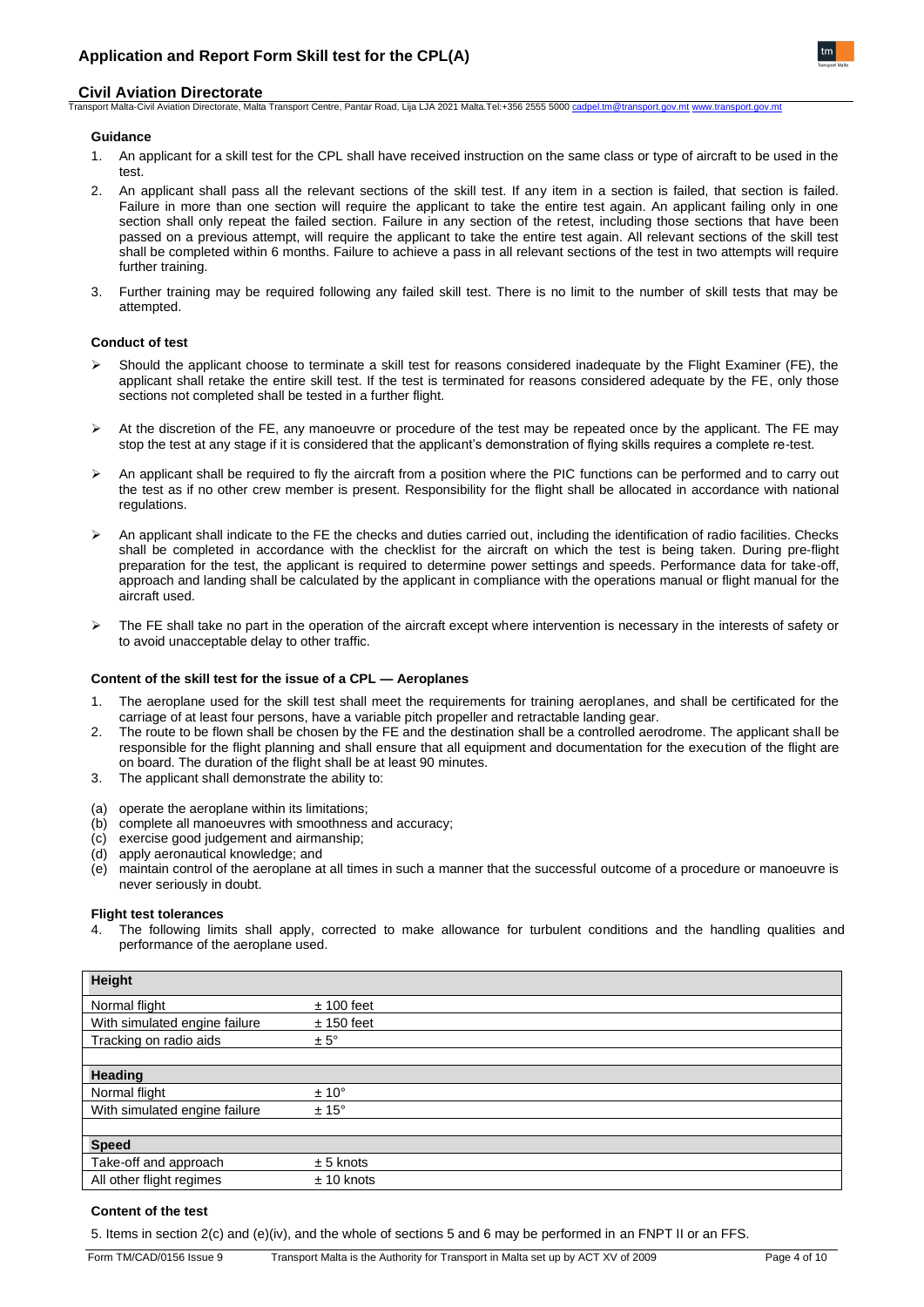| Application and Report Form Skill test for the CPL(A)                                                                                                                                                        |                                               |  |  |  |  |  |
|--------------------------------------------------------------------------------------------------------------------------------------------------------------------------------------------------------------|-----------------------------------------------|--|--|--|--|--|
| <b>Civil Aviation Directorate</b><br>Transport Malta-Civil Aviation Directorate, Malta Transport Centre, Pantar Road, Lija LJA 2021 Malta.Tel:+356 2555 5000 cadpel.tm@transport.gov.mt www.transport.gov.mt |                                               |  |  |  |  |  |
| <b>Application for a CPL(A)</b>                                                                                                                                                                              |                                               |  |  |  |  |  |
| Appendix 1- following a CPL(A) modular course<br><b>Complete if applicable</b>                                                                                                                               | Licence No:                                   |  |  |  |  |  |
| To be completed by Applicant                                                                                                                                                                                 |                                               |  |  |  |  |  |
|                                                                                                                                                                                                              | $DOB:$ $/$ $/$ $/$                            |  |  |  |  |  |
| Pilot Licence held □PPL(A); Other licence type __________________State of licence Issue ______________________                                                                                               |                                               |  |  |  |  |  |
|                                                                                                                                                                                                              |                                               |  |  |  |  |  |
| Night Rating □ Endorsed on licence; □ Night training completed Attach form TM/CAD/0155                                                                                                                       |                                               |  |  |  |  |  |
| <b>For Licence issue</b><br>Flight experience Total Hours: _____________________ Minimum 200 hours                                                                                                           |                                               |  |  |  |  |  |
| Including instruction ground time in an ENDT L or ENDT II or EES Hours:                                                                                                                                      | $M$ ovimum $\overline{F}$ $\overline{F}$ hour |  |  |  |  |  |

| Applicant Last and First Name: 1990 1990 1991 1992 1994                                                                                                                                                                                                                                                                                                                                                                                   |                  |  | DOB: / /                                                                                                       |                                                                                                                                                                                                                                                                                             |  |  |
|-------------------------------------------------------------------------------------------------------------------------------------------------------------------------------------------------------------------------------------------------------------------------------------------------------------------------------------------------------------------------------------------------------------------------------------------|------------------|--|----------------------------------------------------------------------------------------------------------------|---------------------------------------------------------------------------------------------------------------------------------------------------------------------------------------------------------------------------------------------------------------------------------------------|--|--|
|                                                                                                                                                                                                                                                                                                                                                                                                                                           |                  |  | Pilot Licence held □PPL(A); Other licence type __________________State of licence Issue ______________________ |                                                                                                                                                                                                                                                                                             |  |  |
|                                                                                                                                                                                                                                                                                                                                                                                                                                           |                  |  |                                                                                                                |                                                                                                                                                                                                                                                                                             |  |  |
| Night Rating □ Endorsed on licence; □ Night training completed Attach form TM/CAD/0155                                                                                                                                                                                                                                                                                                                                                    |                  |  |                                                                                                                |                                                                                                                                                                                                                                                                                             |  |  |
| <b>For Licence issue</b><br>Flight experience Total Hours: _____________________ Minimum 200 hours                                                                                                                                                                                                                                                                                                                                        |                  |  |                                                                                                                |                                                                                                                                                                                                                                                                                             |  |  |
| Including instruction ground time in an FNPT I, or FNPT II or FFS Hours: ________________________ Maximum 5 + 5 hours                                                                                                                                                                                                                                                                                                                     |                  |  |                                                                                                                |                                                                                                                                                                                                                                                                                             |  |  |
| Flight experience as PIC Hours: ________________ Minimum 100 hours                                                                                                                                                                                                                                                                                                                                                                        |                  |  |                                                                                                                | (from PPL if applicable)                                                                                                                                                                                                                                                                    |  |  |
| of which cross country VFR as PIC Hours: _____________ Minimum 20 hours ;including                                                                                                                                                                                                                                                                                                                                                        |                  |  |                                                                                                                |                                                                                                                                                                                                                                                                                             |  |  |
| a cross country flight of at least 540 km: Leg 1 DEP ____________DEST____________Km__________                                                                                                                                                                                                                                                                                                                                             |                  |  |                                                                                                                |                                                                                                                                                                                                                                                                                             |  |  |
|                                                                                                                                                                                                                                                                                                                                                                                                                                           | Leg 2            |  | DEP ____________DEST_____________Km_________                                                                   |                                                                                                                                                                                                                                                                                             |  |  |
|                                                                                                                                                                                                                                                                                                                                                                                                                                           | Leg <sub>3</sub> |  | DEP ____________DEST_____________Km_________                                                                   |                                                                                                                                                                                                                                                                                             |  |  |
|                                                                                                                                                                                                                                                                                                                                                                                                                                           |                  |  |                                                                                                                | Total Km__________ Minimum 540KM                                                                                                                                                                                                                                                            |  |  |
| If a multi-engine aeroplane is used for a skill test:                                                                                                                                                                                                                                                                                                                                                                                     |                  |  |                                                                                                                |                                                                                                                                                                                                                                                                                             |  |  |
|                                                                                                                                                                                                                                                                                                                                                                                                                                           |                  |  |                                                                                                                |                                                                                                                                                                                                                                                                                             |  |  |
|                                                                                                                                                                                                                                                                                                                                                                                                                                           |                  |  |                                                                                                                |                                                                                                                                                                                                                                                                                             |  |  |
| To be completed by ATO                                                                                                                                                                                                                                                                                                                                                                                                                    |                  |  |                                                                                                                |                                                                                                                                                                                                                                                                                             |  |  |
| General flight experience report<br>Flight experience Before starting the CPL Modular Course Hours: ____________________ Minimum 150Hours                                                                                                                                                                                                                                                                                                 |                  |  |                                                                                                                |                                                                                                                                                                                                                                                                                             |  |  |
| Dual visual flight instruction Hours: ___________________________ Minimum 15 Hours                                                                                                                                                                                                                                                                                                                                                        |                  |  |                                                                                                                |                                                                                                                                                                                                                                                                                             |  |  |
| Basic Instrument Flight Module certificate held: □YES □NO<br>For Pilots without IR or Basic Instrument Flight Module<br>Dual instrument flight instruction Hours: ________________________________ Minimum 10 Hours<br>of which instruction time FNPT I or II, FTD 2, FFS Hours: Maximum 5 Hours                                                                                                                                          |                  |  |                                                                                                                |                                                                                                                                                                                                                                                                                             |  |  |
| <b>Complex Aeroplane</b>                                                                                                                                                                                                                                                                                                                                                                                                                  |                  |  |                                                                                                                |                                                                                                                                                                                                                                                                                             |  |  |
| Flight Instruction in an aeroplane fitted with 4 passenger seats, retractable undercarriage and variable pitch                                                                                                                                                                                                                                                                                                                            |                  |  |                                                                                                                |                                                                                                                                                                                                                                                                                             |  |  |
|                                                                                                                                                                                                                                                                                                                                                                                                                                           |                  |  |                                                                                                                |                                                                                                                                                                                                                                                                                             |  |  |
| For skill test in a Multi-Engine Aeroplane<br>Theoretical knowledge Hours: _______ (Min 7hours for SP ME aeroplanes) completed on Date: __________                                                                                                                                                                                                                                                                                        |                  |  |                                                                                                                |                                                                                                                                                                                                                                                                                             |  |  |
| For SP Multi Engine mark obtained: ___________________% (Pass mark 75%)                                                                                                                                                                                                                                                                                                                                                                   |                  |  |                                                                                                                |                                                                                                                                                                                                                                                                                             |  |  |
| Pilot in command flight experience on aeroplanes Hours: ________________ Minimum 70 hours.                                                                                                                                                                                                                                                                                                                                                |                  |  |                                                                                                                |                                                                                                                                                                                                                                                                                             |  |  |
|                                                                                                                                                                                                                                                                                                                                                                                                                                           |                  |  | Dual flight instruction in normal condition Hours: ___________________________ Minimum 2 hours 30 minutes.     |                                                                                                                                                                                                                                                                                             |  |  |
| Dual flight instruction in abnormal conditions Hours: ________________________Minimum 3 hours 30 minutes.<br>(engine failure procedure asymmetric flight)                                                                                                                                                                                                                                                                                 |                  |  |                                                                                                                |                                                                                                                                                                                                                                                                                             |  |  |
|                                                                                                                                                                                                                                                                                                                                                                                                                                           |                  |  |                                                                                                                |                                                                                                                                                                                                                                                                                             |  |  |
|                                                                                                                                                                                                                                                                                                                                                                                                                                           |                  |  |                                                                                                                |                                                                                                                                                                                                                                                                                             |  |  |
| Signature of Head of Training: __________________________________ Date of Signature: _________________________<br>For Office Use:                                                                                                                                                                                                                                                                                                         |                  |  |                                                                                                                |                                                                                                                                                                                                                                                                                             |  |  |
| Credit given if applicable toward the 200 hours of flight time Hours:<br>30 PIC hours on helicopters if holding a PPL(H); or<br>(i)<br>100 PIC hours on helicopters if holding a CPL(H); or<br>(ii)<br>(iii)<br>30 PIC hours on TMG or sailplanes; or<br>(iv)<br>30 PIC hours on Airships if holding a PPL(As); or<br>(v)<br>60 PIC hours on Airships if holding a CPL(As).                                                               |                  |  | 50 Hours PIC of which 10 hours cross-country Hours: _<br>(ii)<br>(iii)<br>(iv)                                 | Credit given if applicable toward the 150 hours of flight time having completed<br>20 PIC hours on helicopters if holding a PPL(H); or<br>50 PIC hours on helicopters if holding a CPL(H); or<br>10 PIC hours on TMG or sailplanes; or<br>20 PIC hours on Airships if holding a PPL(As); or |  |  |
| The licence and the relevant logbook pages must be submitted<br>Applicant holding a BIR or Basic Instrument Flight Module Certificate is credited up to 10 hours towards required instrument instruction time. Hours in BITD not credited.<br>Applicants with a valid IR(A) are credited with dual instrument instruction time.<br>Applicants with a valid IR(H) are credited with up to 5 hours of the dual instrument instruction time. |                  |  | (v)<br>Note: No credit can be given towards the 50 hours PIC                                                   | 50 PIC hours on Airships if holding a CPL(As).                                                                                                                                                                                                                                              |  |  |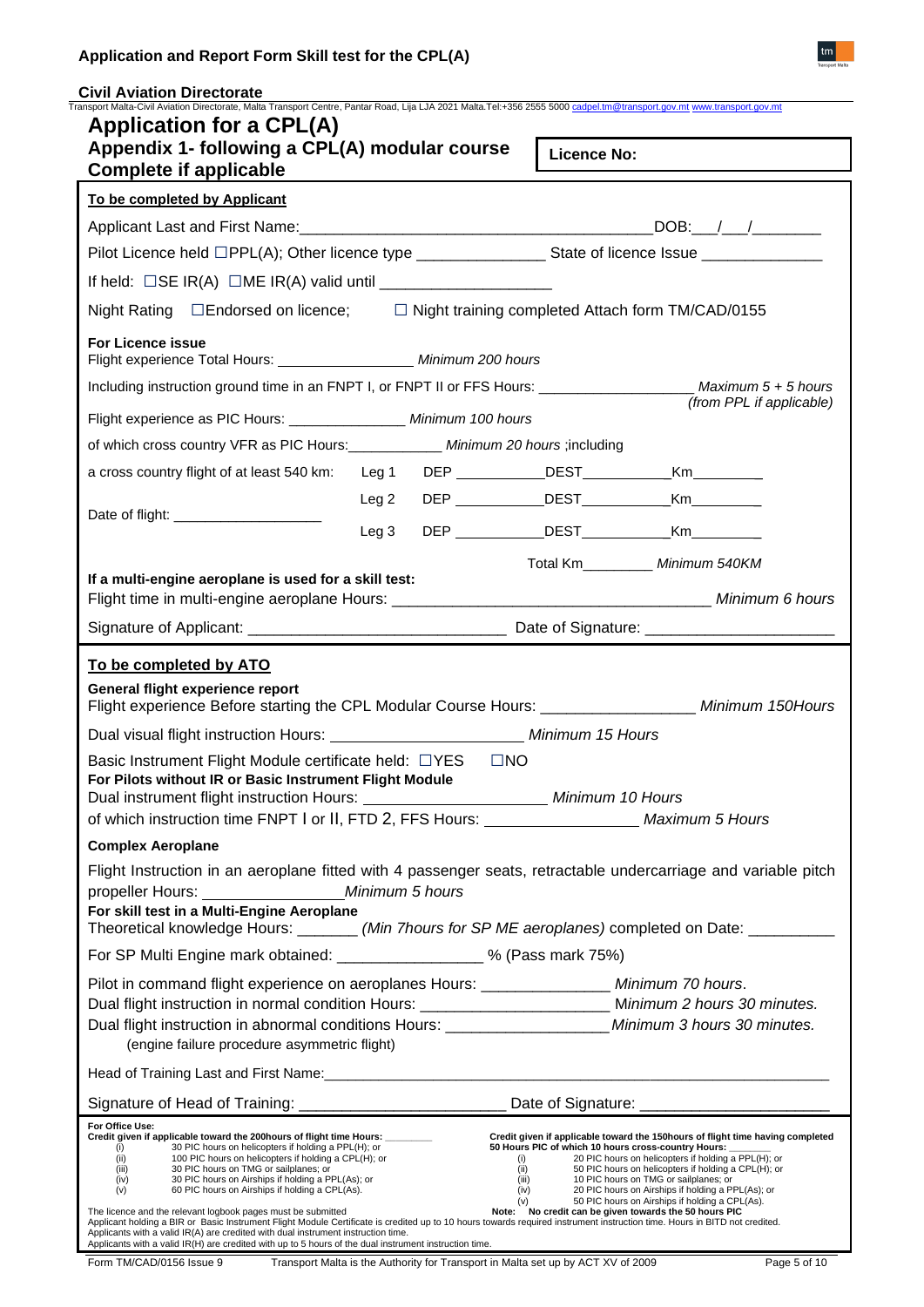| <b>CPL(A)</b> Integrated                                                                                                                                                                                                                                                                                                                                                                                                                                                                                                                                |                  |  |                                                         |                                                                                                                                                                                                                                                                                                                                |
|---------------------------------------------------------------------------------------------------------------------------------------------------------------------------------------------------------------------------------------------------------------------------------------------------------------------------------------------------------------------------------------------------------------------------------------------------------------------------------------------------------------------------------------------------------|------------------|--|---------------------------------------------------------|--------------------------------------------------------------------------------------------------------------------------------------------------------------------------------------------------------------------------------------------------------------------------------------------------------------------------------|
| <b>Appendix 2</b>                                                                                                                                                                                                                                                                                                                                                                                                                                                                                                                                       |                  |  | <b>Licence No:</b>                                      |                                                                                                                                                                                                                                                                                                                                |
| <b>Complete if applicable</b>                                                                                                                                                                                                                                                                                                                                                                                                                                                                                                                           |                  |  |                                                         |                                                                                                                                                                                                                                                                                                                                |
| To be completed by ATO                                                                                                                                                                                                                                                                                                                                                                                                                                                                                                                                  |                  |  |                                                         |                                                                                                                                                                                                                                                                                                                                |
|                                                                                                                                                                                                                                                                                                                                                                                                                                                                                                                                                         |                  |  |                                                         | $\overline{\text{DOB}}:$ $\frac{1}{2}$ $\frac{1}{2}$ $\frac{1}{2}$ $\frac{1}{2}$ $\frac{1}{2}$ $\frac{1}{2}$ $\frac{1}{2}$ $\frac{1}{2}$ $\frac{1}{2}$ $\frac{1}{2}$ $\frac{1}{2}$ $\frac{1}{2}$ $\frac{1}{2}$ $\frac{1}{2}$ $\frac{1}{2}$ $\frac{1}{2}$ $\frac{1}{2}$ $\frac{1}{2}$ $\frac{1}{2}$ $\frac{1}{2}$ $\frac{1}{2}$ |
|                                                                                                                                                                                                                                                                                                                                                                                                                                                                                                                                                         |                  |  |                                                         |                                                                                                                                                                                                                                                                                                                                |
| Night Rating $\Box$ Endorsed on licence;                                                                                                                                                                                                                                                                                                                                                                                                                                                                                                                |                  |  | $\Box$ Night training completed Attach form TM/CAD/0155 |                                                                                                                                                                                                                                                                                                                                |
| <b>Course duration</b>                                                                                                                                                                                                                                                                                                                                                                                                                                                                                                                                  |                  |  |                                                         |                                                                                                                                                                                                                                                                                                                                |
|                                                                                                                                                                                                                                                                                                                                                                                                                                                                                                                                                         |                  |  |                                                         |                                                                                                                                                                                                                                                                                                                                |
|                                                                                                                                                                                                                                                                                                                                                                                                                                                                                                                                                         |                  |  |                                                         |                                                                                                                                                                                                                                                                                                                                |
| <b>Flying training</b>                                                                                                                                                                                                                                                                                                                                                                                                                                                                                                                                  |                  |  |                                                         |                                                                                                                                                                                                                                                                                                                                |
| Total Training Hours: ______________________ Minimum 150 hours                                                                                                                                                                                                                                                                                                                                                                                                                                                                                          |                  |  |                                                         |                                                                                                                                                                                                                                                                                                                                |
| Flight training aeroplane Hours: _______________________ Minimum 145 hours                                                                                                                                                                                                                                                                                                                                                                                                                                                                              |                  |  |                                                         |                                                                                                                                                                                                                                                                                                                                |
| Ground training Hours: _______________________ Maximum 5 hours                                                                                                                                                                                                                                                                                                                                                                                                                                                                                          |                  |  |                                                         |                                                                                                                                                                                                                                                                                                                                |
| Dual instruction time Hours: __________ Minimum 80 hours of which instrument ground time Hours: ____                                                                                                                                                                                                                                                                                                                                                                                                                                                    |                  |  |                                                         |                                                                                                                                                                                                                                                                                                                                |
|                                                                                                                                                                                                                                                                                                                                                                                                                                                                                                                                                         |                  |  |                                                         | Maximum 5 hours                                                                                                                                                                                                                                                                                                                |
| SPIC Minimum 70 hours) of which Cross country flight time as PIC Hours: ________________________ Minimum 20 hours                                                                                                                                                                                                                                                                                                                                                                                                                                       |                  |  |                                                         |                                                                                                                                                                                                                                                                                                                                |
|                                                                                                                                                                                                                                                                                                                                                                                                                                                                                                                                                         |                  |  |                                                         |                                                                                                                                                                                                                                                                                                                                |
| a cross country flight of at least 540 km VFR: Leg 1                                                                                                                                                                                                                                                                                                                                                                                                                                                                                                    |                  |  |                                                         |                                                                                                                                                                                                                                                                                                                                |
|                                                                                                                                                                                                                                                                                                                                                                                                                                                                                                                                                         | Leg <sub>2</sub> |  |                                                         |                                                                                                                                                                                                                                                                                                                                |
|                                                                                                                                                                                                                                                                                                                                                                                                                                                                                                                                                         | Leg <sub>3</sub> |  |                                                         |                                                                                                                                                                                                                                                                                                                                |
|                                                                                                                                                                                                                                                                                                                                                                                                                                                                                                                                                         |                  |  | Total Km Minimum 540KM                                  |                                                                                                                                                                                                                                                                                                                                |
| <b>Night</b>                                                                                                                                                                                                                                                                                                                                                                                                                                                                                                                                            |                  |  |                                                         |                                                                                                                                                                                                                                                                                                                                |
| Flight time in aeroplane at Night Hours: __________ Minimum 5 hours of which Dual instruction Hours: _________                                                                                                                                                                                                                                                                                                                                                                                                                                          |                  |  |                                                         | Minimum 3 hours                                                                                                                                                                                                                                                                                                                |
| Night Cross Country Navigation flight Hours: _________ Minimum1 hour                                                                                                                                                                                                                                                                                                                                                                                                                                                                                    |                  |  |                                                         |                                                                                                                                                                                                                                                                                                                                |
| Night Solo _________ take offs and _______landings Minimum 5 and 5                                                                                                                                                                                                                                                                                                                                                                                                                                                                                      |                  |  |                                                         |                                                                                                                                                                                                                                                                                                                                |
| <b>Instrument Flight</b>                                                                                                                                                                                                                                                                                                                                                                                                                                                                                                                                |                  |  |                                                         |                                                                                                                                                                                                                                                                                                                                |
| Instrument flight instruction Hours: _________________________ Minimum 10 hours of which ground time in a                                                                                                                                                                                                                                                                                                                                                                                                                                               |                  |  |                                                         |                                                                                                                                                                                                                                                                                                                                |
|                                                                                                                                                                                                                                                                                                                                                                                                                                                                                                                                                         |                  |  |                                                         |                                                                                                                                                                                                                                                                                                                                |
| <b>Complex Aeroplane</b>                                                                                                                                                                                                                                                                                                                                                                                                                                                                                                                                |                  |  |                                                         |                                                                                                                                                                                                                                                                                                                                |
| Flight Instruction in an aeroplane fitted with 4 passenger seats, retractable undercarriage and variable                                                                                                                                                                                                                                                                                                                                                                                                                                                |                  |  |                                                         |                                                                                                                                                                                                                                                                                                                                |
|                                                                                                                                                                                                                                                                                                                                                                                                                                                                                                                                                         |                  |  |                                                         |                                                                                                                                                                                                                                                                                                                                |
|                                                                                                                                                                                                                                                                                                                                                                                                                                                                                                                                                         |                  |  |                                                         |                                                                                                                                                                                                                                                                                                                                |
|                                                                                                                                                                                                                                                                                                                                                                                                                                                                                                                                                         |                  |  |                                                         |                                                                                                                                                                                                                                                                                                                                |
| I declare that the above information is correct and hereby apply for a CPL (A)                                                                                                                                                                                                                                                                                                                                                                                                                                                                          |                  |  |                                                         |                                                                                                                                                                                                                                                                                                                                |
|                                                                                                                                                                                                                                                                                                                                                                                                                                                                                                                                                         |                  |  |                                                         | Date $\frac{1}{\sqrt{2\pi}}$                                                                                                                                                                                                                                                                                                   |
| For Office Use:<br>Credit given if applicable towards 150hours of flight time Hours: ______________<br>In case of PPL(A) or PPL(H) holder:<br>50% of hours flown prior to the course,<br>$\bullet$<br>Up to a maximum of 40 hours or 45 hours if aeroplane night rating held,<br>$\bullet$<br>of which 20 hours credit towards dual instruction flight time.<br>$\bullet$<br>Applicant holding BIR or Basic Instrument Flight Module Certificate is credited up to 10 hours towards required instrument instruction time. Hours in BITD<br>not credited |                  |  |                                                         |                                                                                                                                                                                                                                                                                                                                |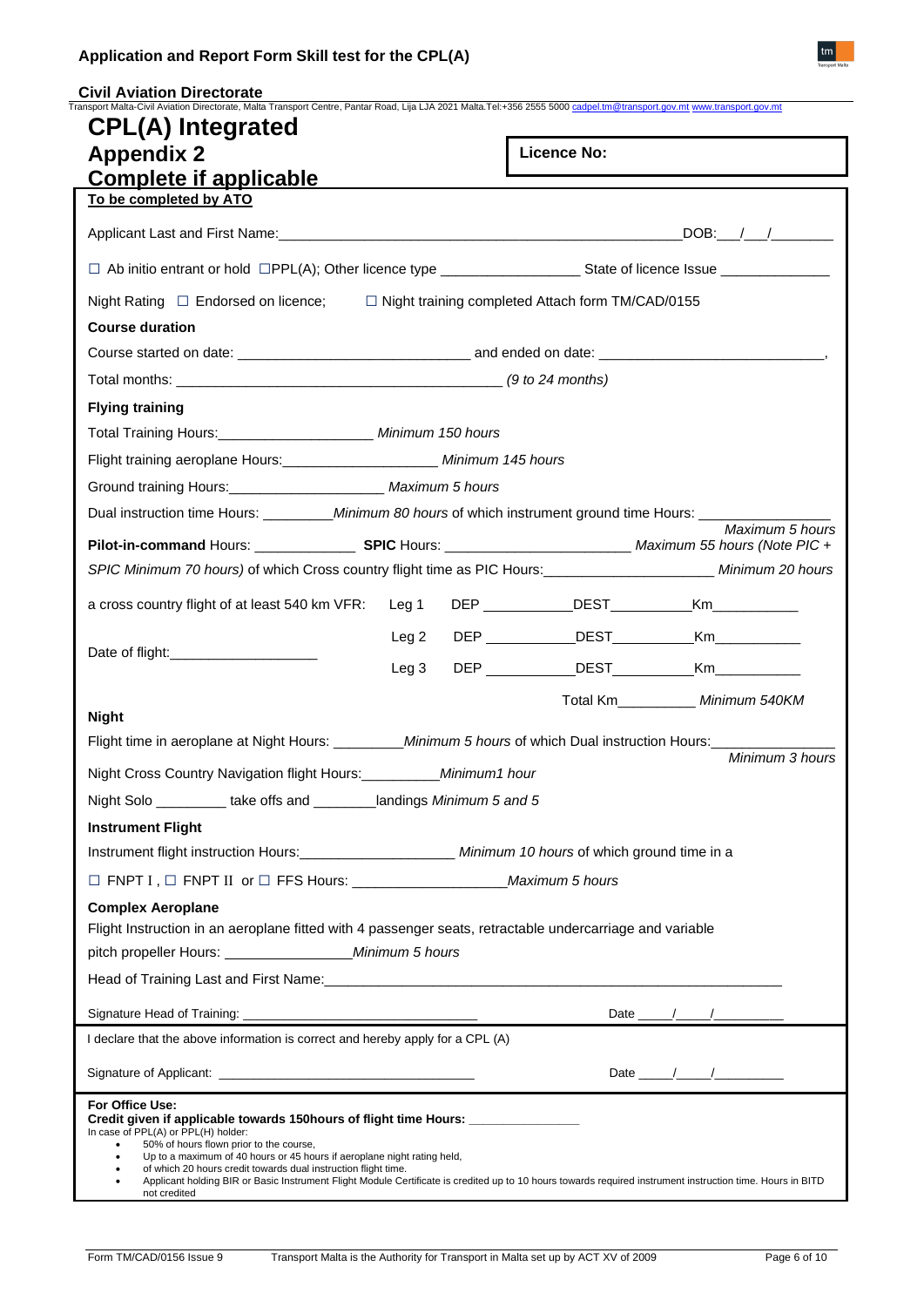# **Application and Report Form Skill test for the CPL(A)**

| <b>CPL(A) / IR Integrated</b><br>Appendix 3 Complete if applicable                                                                                                                                |                  | <b>Licence No:</b>                               |                                                                                                                                                                                                                                                                                                                                                                                                                  |  |
|---------------------------------------------------------------------------------------------------------------------------------------------------------------------------------------------------|------------------|--------------------------------------------------|------------------------------------------------------------------------------------------------------------------------------------------------------------------------------------------------------------------------------------------------------------------------------------------------------------------------------------------------------------------------------------------------------------------|--|
| To be completed by ATO                                                                                                                                                                            |                  |                                                  |                                                                                                                                                                                                                                                                                                                                                                                                                  |  |
|                                                                                                                                                                                                   |                  |                                                  |                                                                                                                                                                                                                                                                                                                                                                                                                  |  |
|                                                                                                                                                                                                   |                  |                                                  |                                                                                                                                                                                                                                                                                                                                                                                                                  |  |
| Night Rating □ Endorsed on licence; □ Night training completed Attach form TM/CAD/0155                                                                                                            |                  |                                                  |                                                                                                                                                                                                                                                                                                                                                                                                                  |  |
| <b>Course duration</b>                                                                                                                                                                            |                  |                                                  |                                                                                                                                                                                                                                                                                                                                                                                                                  |  |
|                                                                                                                                                                                                   |                  |                                                  |                                                                                                                                                                                                                                                                                                                                                                                                                  |  |
|                                                                                                                                                                                                   |                  |                                                  |                                                                                                                                                                                                                                                                                                                                                                                                                  |  |
| <b>Flying training</b><br>Total flying training Hours: ___________ Minimum 180 hours of which Flight training in a aeroplane Hours: ______                                                        |                  |                                                  |                                                                                                                                                                                                                                                                                                                                                                                                                  |  |
|                                                                                                                                                                                                   |                  |                                                  | Minimum 140 hours                                                                                                                                                                                                                                                                                                                                                                                                |  |
| and instrument ground time __________ Maximum 40 hours<br>Dual instruction time Hours: _________________Minimum 80 hours of which instrument ground time Hours: _________________________________ |                  |                                                  |                                                                                                                                                                                                                                                                                                                                                                                                                  |  |
|                                                                                                                                                                                                   |                  |                                                  | Maximum 40 hours                                                                                                                                                                                                                                                                                                                                                                                                 |  |
|                                                                                                                                                                                                   |                  |                                                  |                                                                                                                                                                                                                                                                                                                                                                                                                  |  |
|                                                                                                                                                                                                   |                  |                                                  |                                                                                                                                                                                                                                                                                                                                                                                                                  |  |
| <b>Cross country</b>                                                                                                                                                                              |                  |                                                  |                                                                                                                                                                                                                                                                                                                                                                                                                  |  |
| Cross country flight time as PIC Hours: _______________ Minimum 50 hours                                                                                                                          |                  |                                                  |                                                                                                                                                                                                                                                                                                                                                                                                                  |  |
| Including a VFR cross country flight                                                                                                                                                              | Leg 1            | DEP ____________DEST____________Km___________    |                                                                                                                                                                                                                                                                                                                                                                                                                  |  |
| of at least 540km                                                                                                                                                                                 | Leg <sub>2</sub> | DEP _____________DEST_____________Km____________ |                                                                                                                                                                                                                                                                                                                                                                                                                  |  |
| Date of flight: _______________________                                                                                                                                                           | Leg <sub>3</sub> | DEP DEST Km                                      |                                                                                                                                                                                                                                                                                                                                                                                                                  |  |
|                                                                                                                                                                                                   |                  |                                                  | Total Km________________ Minimum 540Km                                                                                                                                                                                                                                                                                                                                                                           |  |
| <b>Night</b>                                                                                                                                                                                      |                  |                                                  |                                                                                                                                                                                                                                                                                                                                                                                                                  |  |
|                                                                                                                                                                                                   |                  |                                                  | Minimum 3 hours                                                                                                                                                                                                                                                                                                                                                                                                  |  |
| Night Cross Country Navigation flight Hours: __________ Minimum 1 hour                                                                                                                            |                  |                                                  |                                                                                                                                                                                                                                                                                                                                                                                                                  |  |
| Night Solo __________ take offs and ________ full stop landings Minimum 5 and 5                                                                                                                   |                  |                                                  |                                                                                                                                                                                                                                                                                                                                                                                                                  |  |
| <b>Instrument</b><br>Instrument time Hours: _________________________ Minimum 100 hours of which                                                                                                  |                  |                                                  |                                                                                                                                                                                                                                                                                                                                                                                                                  |  |
|                                                                                                                                                                                                   |                  |                                                  |                                                                                                                                                                                                                                                                                                                                                                                                                  |  |
|                                                                                                                                                                                                   |                  |                                                  |                                                                                                                                                                                                                                                                                                                                                                                                                  |  |
| Instrument flight instruction Hours:<br><b>Minimum 50 hours</b> of which ground time in a:                                                                                                        |                  |                                                  |                                                                                                                                                                                                                                                                                                                                                                                                                  |  |
| □FNPT I Hours: ________ Maximum 25 hours or                                                                                                                                                       |                  |                                                  |                                                                                                                                                                                                                                                                                                                                                                                                                  |  |
| □FNPT II, FTD 2 or FFS Hours: __________Maximum 40 hours of which in FNPTI Hours: _________Maximum 10 hours                                                                                       |                  |                                                  |                                                                                                                                                                                                                                                                                                                                                                                                                  |  |
| (Note: of the 40 hours if FNPT II, FTD 2 or FFS is used up to 10 hours can be in an FNPT I)                                                                                                       |                  |                                                  |                                                                                                                                                                                                                                                                                                                                                                                                                  |  |
| <b>Complex Aeroplane</b>                                                                                                                                                                          |                  |                                                  |                                                                                                                                                                                                                                                                                                                                                                                                                  |  |
| Flight Instruction in an aeroplane fitted with 4 passenger seats, retractable undercarriage and variable pitch propeller                                                                          |                  |                                                  |                                                                                                                                                                                                                                                                                                                                                                                                                  |  |
|                                                                                                                                                                                                   |                  |                                                  |                                                                                                                                                                                                                                                                                                                                                                                                                  |  |
|                                                                                                                                                                                                   |                  |                                                  |                                                                                                                                                                                                                                                                                                                                                                                                                  |  |
| I declare that the above information is correct and hereby apply for a CPL (A)                                                                                                                    |                  |                                                  | Date $\frac{1}{\sqrt{1-\frac{1}{2}}}\frac{1}{\sqrt{1-\frac{1}{2}}\sqrt{1-\frac{1}{2}}\sqrt{1-\frac{1}{2}}\sqrt{1-\frac{1}{2}}\sqrt{1-\frac{1}{2}}\sqrt{1-\frac{1}{2}}\sqrt{1-\frac{1}{2}}\sqrt{1-\frac{1}{2}}\sqrt{1-\frac{1}{2}}\sqrt{1-\frac{1}{2}}\sqrt{1-\frac{1}{2}}\sqrt{1-\frac{1}{2}}\sqrt{1-\frac{1}{2}}\sqrt{1-\frac{1}{2}}\sqrt{1-\frac{1}{2}}\sqrt{1-\frac{1}{2}}\sqrt{1-\frac{1}{2}}\sqrt{1-\frac{$ |  |
|                                                                                                                                                                                                   |                  |                                                  |                                                                                                                                                                                                                                                                                                                                                                                                                  |  |
|                                                                                                                                                                                                   |                  |                                                  | Date $\frac{1}{\sqrt{2\pi}}$                                                                                                                                                                                                                                                                                                                                                                                     |  |

instruction flight time.<br>● Applicant holding BIR or Basic Instrument Flight Module Certificate is credited up to 10hours towards required instrument instruction time. Hours in BITD not credited.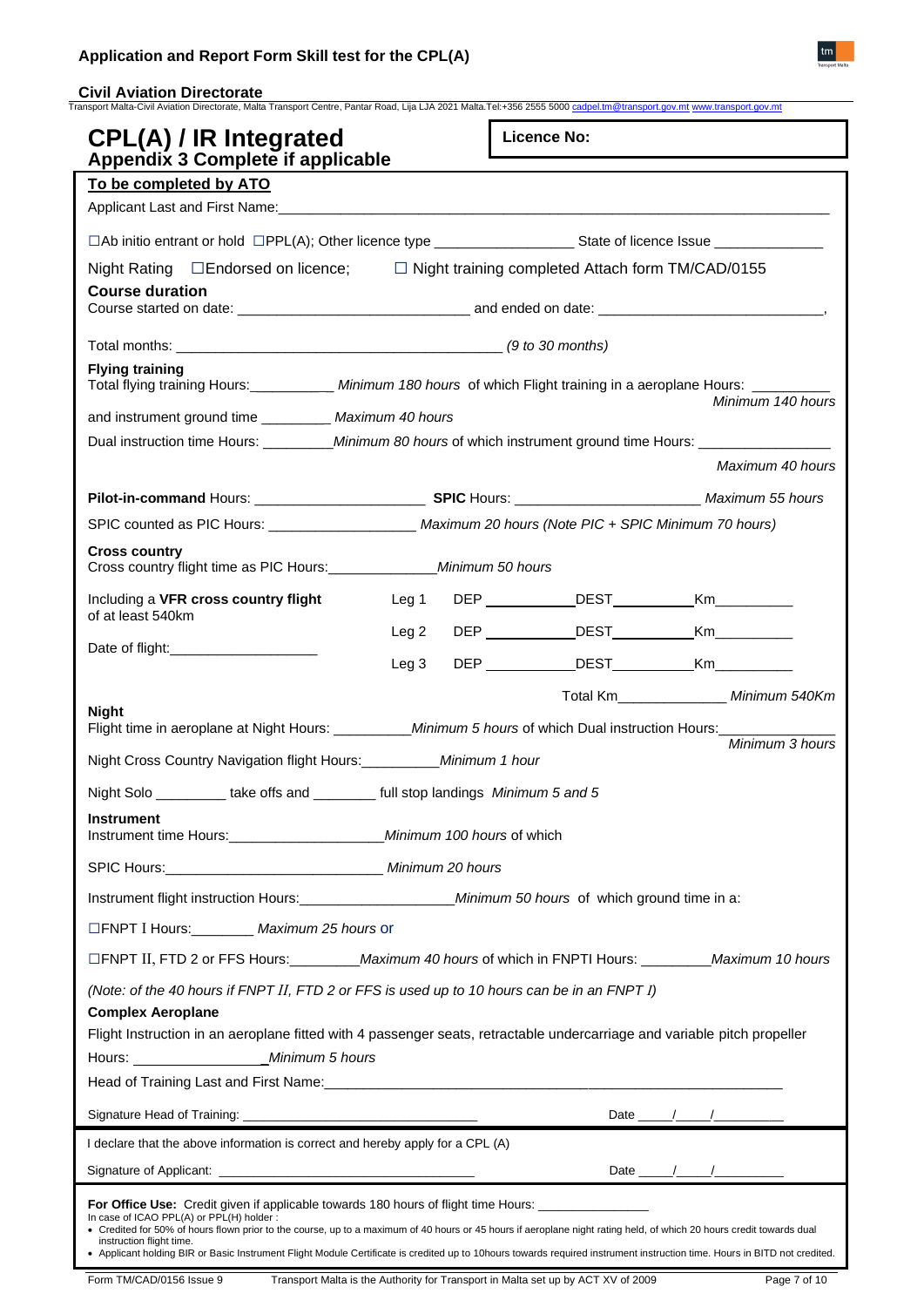# **Application and Report Form Skill test for the CPL(A)**

| <b>Civil Aviation Directorate</b><br>Transport Malta-Civil Aviation Directorate, Malta Transport Centre, Pantar Road, Lija LJA 2021 Malta.Tel:+356 2555 5000 cadpel.tm@transport.gov.mt www.transport.gov.mt                                                                                                                                                                                                                                                                                                     |                  |                                                |                           |
|------------------------------------------------------------------------------------------------------------------------------------------------------------------------------------------------------------------------------------------------------------------------------------------------------------------------------------------------------------------------------------------------------------------------------------------------------------------------------------------------------------------|------------------|------------------------------------------------|---------------------------|
| ATP (A) Integrated<br><b>Appendix 4</b><br><b>Complete if applicable</b>                                                                                                                                                                                                                                                                                                                                                                                                                                         |                  | <b>Licence No:</b>                             |                           |
| To be completed by ATO<br>Applicant Last and First Name: the contract of the contract of the contract of the contract of the contract of the contract of the contract of the contract of the contract of the contract of the contract of the contract of                                                                                                                                                                                                                                                         |                  |                                                |                           |
|                                                                                                                                                                                                                                                                                                                                                                                                                                                                                                                  |                  |                                                |                           |
| Night Rating □Endorsed on licence; □ Night training completed Attach form TM/CAD/0155                                                                                                                                                                                                                                                                                                                                                                                                                            |                  |                                                |                           |
| <b>Course duration</b>                                                                                                                                                                                                                                                                                                                                                                                                                                                                                           |                  |                                                |                           |
|                                                                                                                                                                                                                                                                                                                                                                                                                                                                                                                  |                  |                                                |                           |
|                                                                                                                                                                                                                                                                                                                                                                                                                                                                                                                  |                  |                                                |                           |
| <b>MCC course</b><br>Theoretical knowledge and exercises Hours__________ Minimum 25 hours                                                                                                                                                                                                                                                                                                                                                                                                                        |                  |                                                |                           |
| <b>Flying training</b><br>Total flying training Hours: __________ Minimum 195 hours of which Flight training in a aeroplane Hours: ______                                                                                                                                                                                                                                                                                                                                                                        |                  |                                                | Minimum 140 hours         |
| and instrument ground time ____________ Maximum 55 hours                                                                                                                                                                                                                                                                                                                                                                                                                                                         |                  |                                                |                           |
| Dual instruction time Hours: ___________ Minimum 95 hours of which instrument ground time Hours: ______                                                                                                                                                                                                                                                                                                                                                                                                          |                  |                                                | Maximum 55 hours          |
|                                                                                                                                                                                                                                                                                                                                                                                                                                                                                                                  |                  |                                                |                           |
| SPIC counted as PIC Hours: ______________________ Maximum 20 hours (Note PIC + SPIC Minimum 70 hours)                                                                                                                                                                                                                                                                                                                                                                                                            |                  |                                                |                           |
| <b>Cross country</b><br>Cross country flight time as PIC Hours: _________________ Minimum 50 hours                                                                                                                                                                                                                                                                                                                                                                                                               |                  |                                                |                           |
| Including a VFR cross country flight<br>of at least 540km                                                                                                                                                                                                                                                                                                                                                                                                                                                        | Leg 1            | DEP DEST                                       |                           |
|                                                                                                                                                                                                                                                                                                                                                                                                                                                                                                                  | Leg <sub>2</sub> | DEP _____________DEST __________               | Km                        |
|                                                                                                                                                                                                                                                                                                                                                                                                                                                                                                                  | Leg <sub>3</sub> | DEP _____________DEST_____________Km__________ |                           |
| <b>Night</b><br>Flight time in aeroplane at Night Hours: ____________ Minimum 5 hours of which Dual instruction Hours: _________<br>Night Cross Country Navigation flight Hours: __________ Minimum 1 hour                                                                                                                                                                                                                                                                                                       |                  |                                                | Minimum 3 hours           |
| Night Solo ___________ take offs and _________ full stop landings Minimum 5 and 5                                                                                                                                                                                                                                                                                                                                                                                                                                |                  |                                                |                           |
| <b>Instrument</b>                                                                                                                                                                                                                                                                                                                                                                                                                                                                                                |                  |                                                |                           |
| MCC Instrument time Hours __________________ Minimum 15 hours in □ FFS □ FNPT II                                                                                                                                                                                                                                                                                                                                                                                                                                 |                  |                                                |                           |
|                                                                                                                                                                                                                                                                                                                                                                                                                                                                                                                  |                  |                                                |                           |
|                                                                                                                                                                                                                                                                                                                                                                                                                                                                                                                  |                  |                                                |                           |
| FNPT I Hours: Maximum 25 hours or                                                                                                                                                                                                                                                                                                                                                                                                                                                                                |                  |                                                |                           |
| □ FNPT II, FTD 2 or FFS Hours: Maximum 40 hours of which in FNPT I Hours: Maximum 10hrs<br>(Note: of the 40 hours if FNPT II, FTD2 or FFS is used up to 10 hours can be in an FNPT I)                                                                                                                                                                                                                                                                                                                            |                  |                                                |                           |
| <b>Advanced UPRT</b>                                                                                                                                                                                                                                                                                                                                                                                                                                                                                             |                  |                                                |                           |
| $\Box$ Have completed the training course as specified in FCL.745.A - Advanced UPRT course – aeroplanes                                                                                                                                                                                                                                                                                                                                                                                                          |                  |                                                |                           |
| <b>Complex Aeroplane</b><br>Flight Instruction in an aeroplane fitted with 4 passenger seats, retractable undercarriage and variable                                                                                                                                                                                                                                                                                                                                                                             |                  |                                                |                           |
|                                                                                                                                                                                                                                                                                                                                                                                                                                                                                                                  |                  |                                                |                           |
|                                                                                                                                                                                                                                                                                                                                                                                                                                                                                                                  |                  |                                                |                           |
|                                                                                                                                                                                                                                                                                                                                                                                                                                                                                                                  |                  |                                                |                           |
| I declare that the above information is correct and hereby apply for a CPL (A)                                                                                                                                                                                                                                                                                                                                                                                                                                   |                  |                                                |                           |
|                                                                                                                                                                                                                                                                                                                                                                                                                                                                                                                  |                  |                                                | Date $\frac{1}{\sqrt{2}}$ |
| For Office Use: Credit given if applicable towards 195 hours of flight time Hours: ________<br>In case of ICAO PPL(A) or PPL(H) holder credited for 50% of hours flown prior to the course, up to a maximum of 40 hours or 45 hours if aeroplane night rating held, of<br>which 20 hours credit towards dual instruction flight time.<br>Applicant holding BIR or Basic Instrument Flight Module Certificate is credited up to 10hours towards required instrument instruction time. Hours in BITD not credited. |                  |                                                |                           |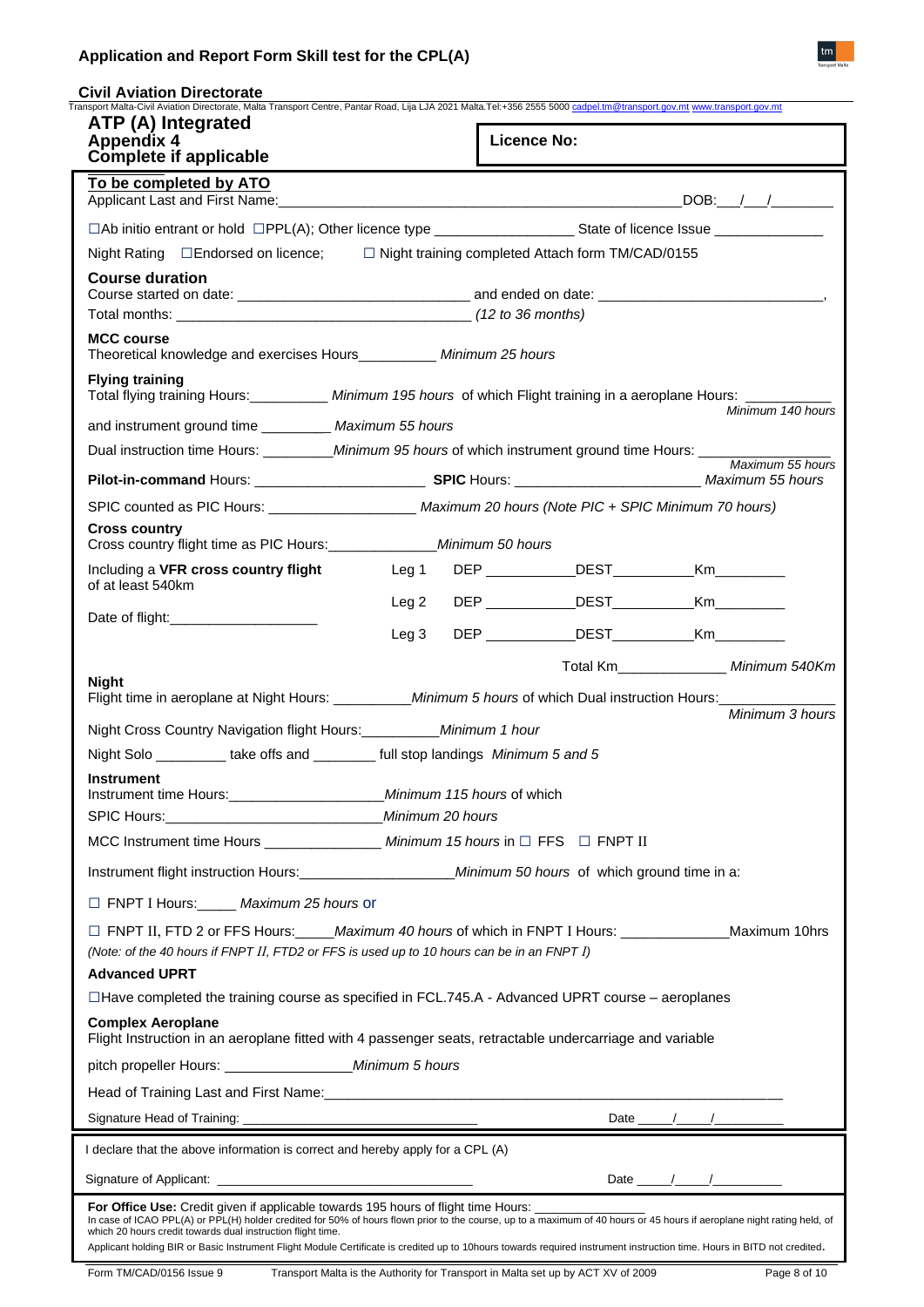# **Application and Report Form Skill test for the CPL(A)**

# **Civil Aviation Directorate**

Transport Malta-Civil Aviation Directorate, Malta Transport Centre, Pantar Road, Lija LJA 2021 Malta.Tel:+356 2555 5000 [cadpel.tm@transport.gov.mt](mailto:cadpel.tm@transport.gov.mt) [www.transport.gov.mt](http://www.transport.gov.mt/)

# **Submission Instructions**

|     |                                                                                                                                                                                            | <b>Use Only</b> |
|-----|--------------------------------------------------------------------------------------------------------------------------------------------------------------------------------------------|-----------------|
|     | <b>Documents required:</b>                                                                                                                                                                 |                 |
|     |                                                                                                                                                                                            | $^{\circledR}$  |
| 1.  | A copy of the Malta ID Card (both sides) or Passport [Original has to be presented before<br>licence is collected / Not required if the applicant already holds a Malta Part-FCL licence]. | $^{\circledR}$  |
| 2.  | A copy of the Medical Certificate [Original has to be presented before licence is collected]                                                                                               |                 |
| 3.  | Log Book - All flight instruction / ground instruction must be signed by the instructor                                                                                                    | $^{\circledR}$  |
|     |                                                                                                                                                                                            | ④               |
| 4.  | A copy of the CPL (A)/ATPL (A) Theoretical Knowledge Examination Results [If not issued<br>by Transport Malta original has to be presented before licence is collected.]                   | $\circledS$     |
| 5.  | A copy of the helicopter licence if credit is given.                                                                                                                                       |                 |
| 6.  | Copy of ATO Approval Certificate if not issued by Transport Malta                                                                                                                          | $^{\circledR}$  |
| 7.  | Copy of Examiner Certificate if not issued by Transport Malta                                                                                                                              | $^\circledR$    |
| 8.  | Copy of Language Proficiency Certificate issued by Transport Malta                                                                                                                         | $^{\circledR}$  |
| 9.  | <b>Course Completion Certificate</b>                                                                                                                                                       | $\circledS$     |
| 10. | Copy of Basic Instrument Flight Module Certificate (if applicable)                                                                                                                         | ⑩               |
| 11. | Copy of Current Licence (original to be returned to TM-CAD on collection of CPL Licence)                                                                                                   | $\Omega$        |
| 12. | Application for the addition of a night rating TM/CAD/155 (If night rating is not included in licence)                                                                                     | $\Omega$        |
| 13. | Copy of Course Completion Certificate for Advanced UPRT                                                                                                                                    | $\circled{1}$   |

# **It is important to send all the documents to avoid a delay in the issue of the rating.**

**Transport Malta – Civil Aviation Directorate Bank Details:**  Bank Name: Bank of Valletta Bank Branch: Naxxar Bank Address: 38, Triq tal-Labour, Naxxar NXR 9020 Bank's BIC Code: VALLMTMT Sort Code: 22013 Account Holder: Transport Malta – Civil Aviation Directorate Account No: 12000580013 IBAN No: MT13VALL 22013 0000 000 12000 5800 13

**Fee**: The applicable fee in the Malta Air Navigation Order / Scheme of Charges on the Transport Malta website has to be submitted with the application.

**Queries**: If you need additional information send an email to [cadpel.tm@transport.gov.mt](mailto:cadpel.tm@transport.gov.mt) to the Attention of **Personnel Licensing Section, Transport Malta Civil Aviation Directorate** - giving your contact telephone number.

# **Send completed form to:**

Transport Malta – Civil Aviation Directorate, Personnel Licensing Section, Pantar Road Lija, LJA 2021, Malta



**Office**